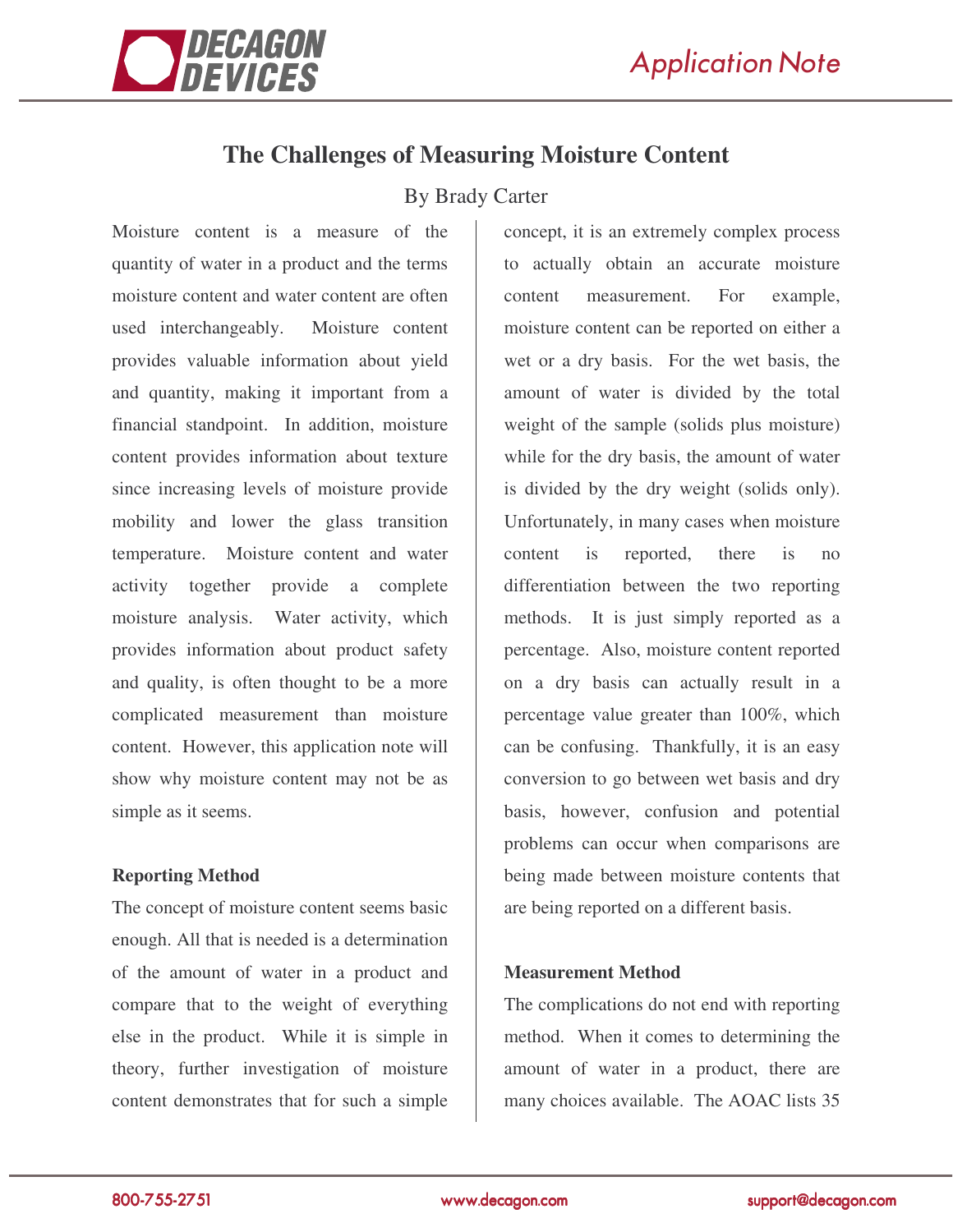

different methods for measuring moisture content. These are classified as either direct or indirect measurement methods. Direct methods require removing the water from the product using drying, distillation, extraction, or other method and then measuring the amount of water by weighing or titrating. Direct methods provide the most reliable results, but are usually labor intensive and time consuming. Examples of direct measurement methods include: airoven drying, vacuum oven-drying, freezedrying, distillation, Karl Fischer, thermogravimetric, chemical desiccation, and gas chromatography.

Indirect methods do not remove the water from the sample but instead measure some property of the food that changes as moisture content changes. These are secondary methods and require calibration to a primary or direct method. Their accuracy is limited by the accuracy of the primary method. Indirect methods are usually fast and require little sample preparation, but are less reliable than direct measurement methods. Examples of indirect measurement methods include: refractometry, IR absorption, NIR absorption, microwave adsorption, dielectric

capacitance, conductivity, and ultrasonic absorption.

Further complicating the process of measuring moisture content is that one measurement method will not necessarily provide the same results as another, making it difficult to make any kind of comparisons, especially since the measurement method is normally not reported with the moisture content. Even direct measurement methods do not provide consistent results. Any method that requires heating the sample (i.e. loss on drying) can lead to the loss of organic volatiles or decomposition of the sample (especially for samples containing high levels of sugar). For example, if organic volatiles are present in a sample or if the sample decomposes while being dried, a Karl Fischer analysis, which is not susceptible to volatiles loss or decomposition, will give different results than a loss on drying analysis.

### **Reliability of Method**

Consistency in method choice for moisture content analysis still will not eliminate all problems. Consider for instance, loss on drying. This method seems simple enough. A sample is weighed and the weight is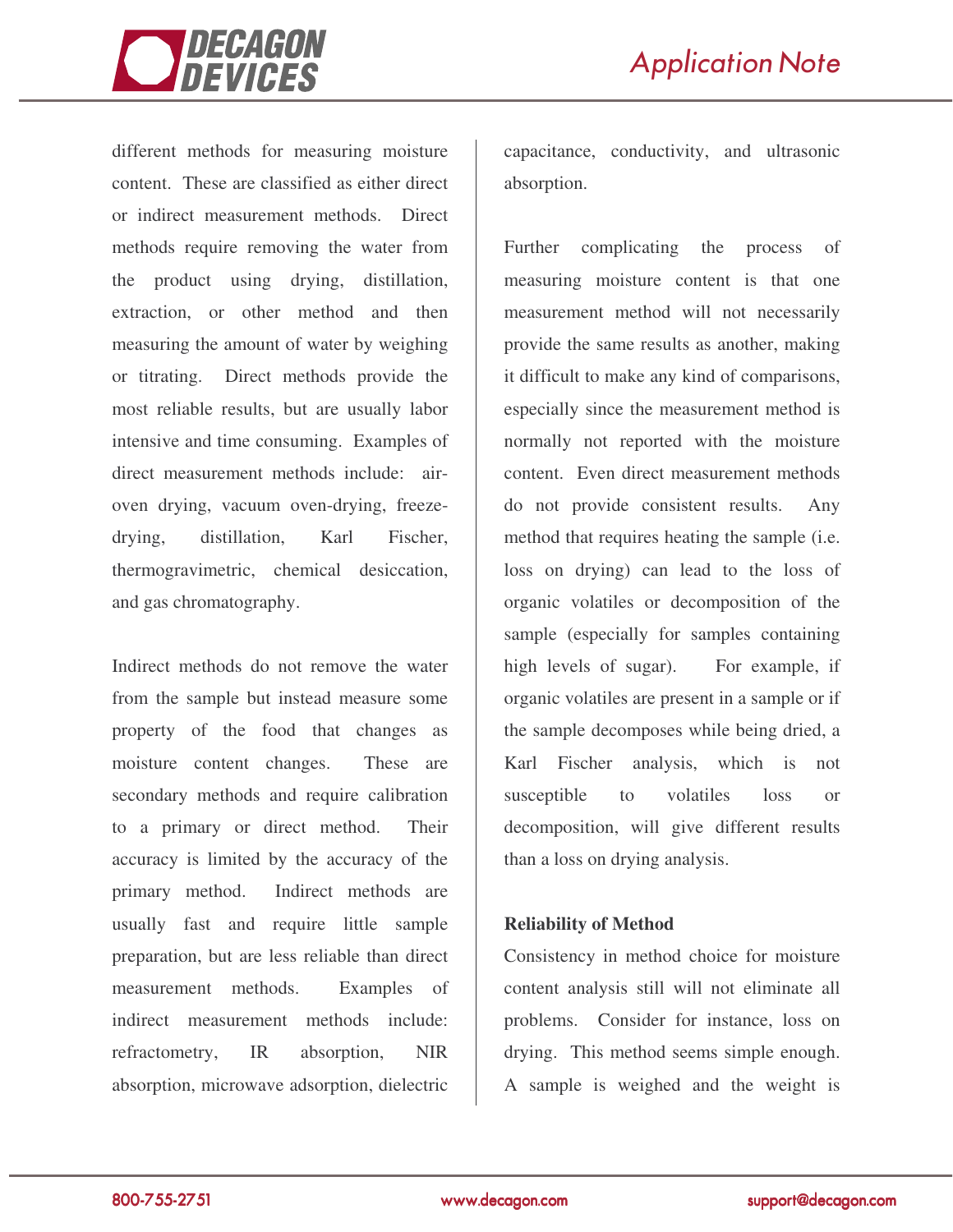

recorded. The sample is then transferred to an oven, allowed to dry, and the dry weight is measured. The amount of water is determined by subtracting the dry weight from the initial weight and the moisture content is then calculated as the amount of water divided by the dry weight or total weight depending on the reporting method.

While the method is simple, the opportunities for variation are many. First, the term 'dry' has no real scientific meaning and has never been well defined. Instead, an arbitrary dryness that is reproducible has to be established for each sample. This dryness state is often defined as the point at which weight loss ends. However, thermogravimetric graphs for different products indicate that the temperature at which weight loss levels off is different for each product, as is the time needed at that temperature to achieve 'dryness'. Also, the temperature needed to achieve dryness for one product type may be the decomposition temperature for another product. This means that each sample has an ideal oven temperature and drying time. While the ideal time/temperature combination is available for some products from the literature, it is not available for all product

types, making it difficult to know which combination to use if the information is not available. If the same time/temperature combination is not used, the resulting moisture contents should not be compared.

Of further complication is that many ovens set at one temperature can vary over time from that temperature by as much as  $15 \text{ °C}$ and two ovens set to the same temperature can vary by as much as 40 °C.

Additional sources of variation for just the loss on drying method include: oven vapor pressure, sample preparation, particle size, sample weighing, and post-drying treatment. It is interesting that despite all of the potential pitfalls associated with loss on drying, when a moisture content is reported in literature, it is immediately accepted as correct. In addition, when comparisons are made between moisture content methods and one of those methods is loss on drying, it is always assumed that the loss on drying measurement is correct.

### **What is "Dry"?**

Defining "dry" would be helpful in eliminating some of the inconsistency associated with moisture measurement. The